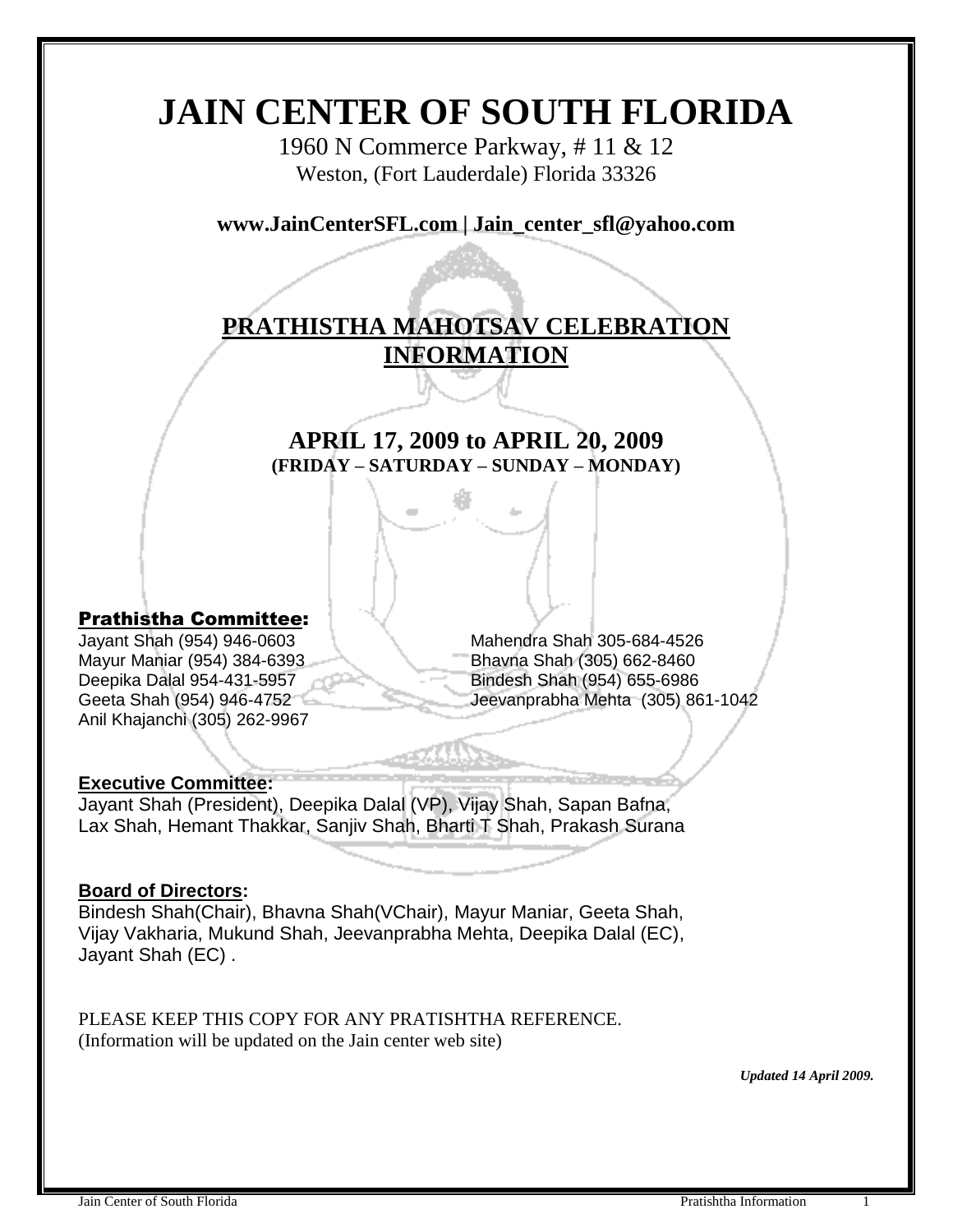# **Index**

| First Day - 17 April Friday - Details: Schedule, Pujas, Nakro, Ghee Boli5     |
|-------------------------------------------------------------------------------|
| Second Day - 18 April Saturday - Details : Schedule, Pujas, Nakro, Ghee Boli7 |
| Pratishtha Day–19 April Sunday – Details : Schedule, Pujas, Nakro, Ghee Boli  |
| Last Day - 20 April Monday - Details: Schedule, Pujas, Nakro, Ghee Boli12     |
| <b>APPENDIX - Abhishek Puja List</b>                                          |
|                                                                               |

Available Idols List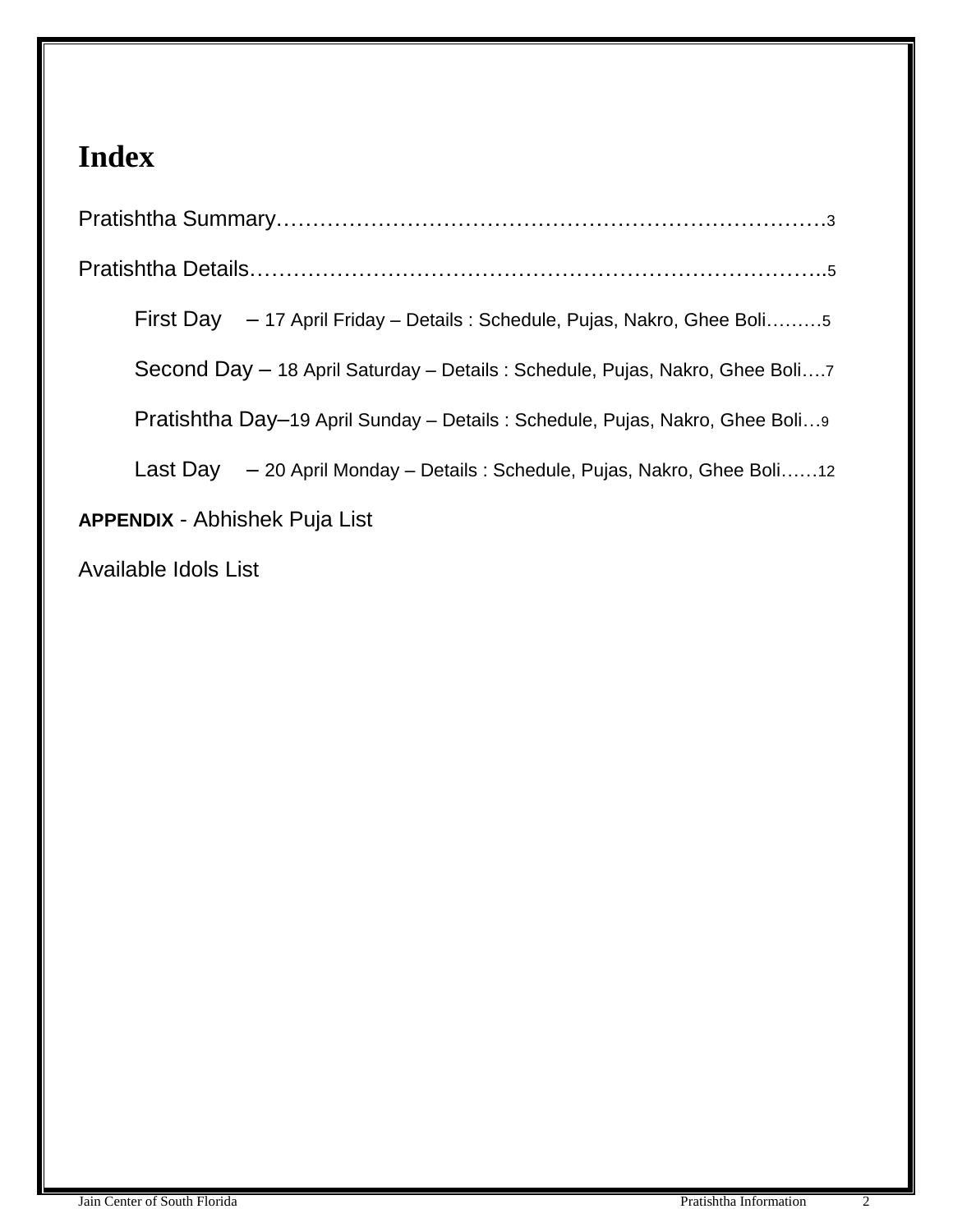# **JAIN CENTER OF SOUTH FLORIDA**

**Miami / Ft. Lauderdale / Palm Beach / Ft. Myers**

### Pratishtha Mahotsav : 17- 20 April 2009

## Pratishtha Program Summary

**Firstst day of Pratishtha - April 17, 2009 (Friday)**

**10:00 am -1:00 pm Digamber Murties "Jina Bimb Suddhi" Puja**

**Mantra Suddhi conducted by Digamber Scholar and Vidhikar** 

**Sri Devendrakeerty Bhattarkaji and Prathistha Vidhikar Narendra Nandu.** 

- **1:00 pm – 2:00 pm LUNCH**
- **2:15 pm – 3:00 pm Lecture (Satsang) by Sri Bhattarakji**
- **3:00 pm – 3:45 pm Lecture (Satsang) by Guru Chitrabhanuji**
- **3:45 pm – 4:30 pm Lecture (Satsang) by Samani Charitra Pragyaji & Unnat Pragyaji**
- **4:30 pm – 6:00pm DINNER**
- **6:00 pm – 6:30 pm Navkar Mantra Jaap**
- **6:30 pm – 7:00 pm Atmasiddhi Dhun**
- **7:00 pm – 8:00 pm Gadi Pujan with Silver Turtle(Kachbo)**
- **8:00 pm – 9:30 pm Bhavna and Ghee Boli for Saturday morning activities such as kumbh**
- **9:30 pm – 9:50 pm (Aarti - Mangal Divo)**

### **Second day of Pratishtha - April 18, 2009 (Saturday)**

|                           | $6:30$ am $-8:00$ am Tea and Breakfast<br>7:00 am – 7:30 am Snatra Puja (Shri Narendra Nandu) nakro 101.00 each (2 family)<br>7:30 am - 8:00 am Kumbh Staphan (one family Ghee boli to be done on Friday) \$500+                                                                                                                                                                    |
|---------------------------|-------------------------------------------------------------------------------------------------------------------------------------------------------------------------------------------------------------------------------------------------------------------------------------------------------------------------------------------------------------------------------------|
|                           | 8:00 am – 8:30 am Deepak Staphan (one family Ghee boli to be done on Friday) \$301+                                                                                                                                                                                                                                                                                                 |
|                           | 8:30 am – 9:00 am Jwara Ropan (12 unmarried girls) nakro \$51.00 each first come first                                                                                                                                                                                                                                                                                              |
|                           | 9:00 am - 9:45 am Navkarmantra Ceremony Vidhi by sponsoring family \$1001.<br>Vidhikar Bhattarakji & Nandubhai & Samani Charitra Pragyaji                                                                                                                                                                                                                                           |
|                           | Recitation of 27 Navkar Mantra Jaap. First 3 will go to sponsoring family,                                                                                                                                                                                                                                                                                                          |
|                           | 8 Other families can participate, Nakro will be \$ 251.00 per each family                                                                                                                                                                                                                                                                                                           |
|                           | 9:45 am -11:00am Navgrah Pujan (need 9 families) first come first Nakro \$151.00 each                                                                                                                                                                                                                                                                                               |
|                           | 11:00am-12:00pm Das Dikpal Pujan (need 10 families) first come first Nakro \$151 each                                                                                                                                                                                                                                                                                               |
| 1:00 pm $-$ 2:00 pm LUNCH |                                                                                                                                                                                                                                                                                                                                                                                     |
|                           | 2:00 pm – 6:00 pm 18 Abhishek (Biggest Puja) – everybody must participate with Bhav<br>and Shraddha. Open to all, fix puja for Murti sponsors. This Puja<br>involves: 1 Mulnaik, 3 Mota Bhagwan - 18 Bhagwan in Bhamti, 2 Gandhar,<br>3 Devi & 2 Dev. Here we will need multiple families' involvement with a fix<br>Nakro. For complete list, please refer to Abhishek Puja Table. |
|                           | Give Chandra Darshan and Surya Darshan Labh to Sakal Sangh One family<br>each will get up and walk around with Sapan Thali in their hand Shree<br>Narendra Nandu will do Ghee Boli.                                                                                                                                                                                                 |
|                           | We now have following deities (Murties) available and Ghee Boli will start from<br>Feb 8 2009, so start your Ghee boli now. Let Jayant Shah, know your<br>ghee-sponsoring amount by email and he will update as we go along without<br>disclosing any name, final adesh will be given on the day 18 April 2009, before we                                                           |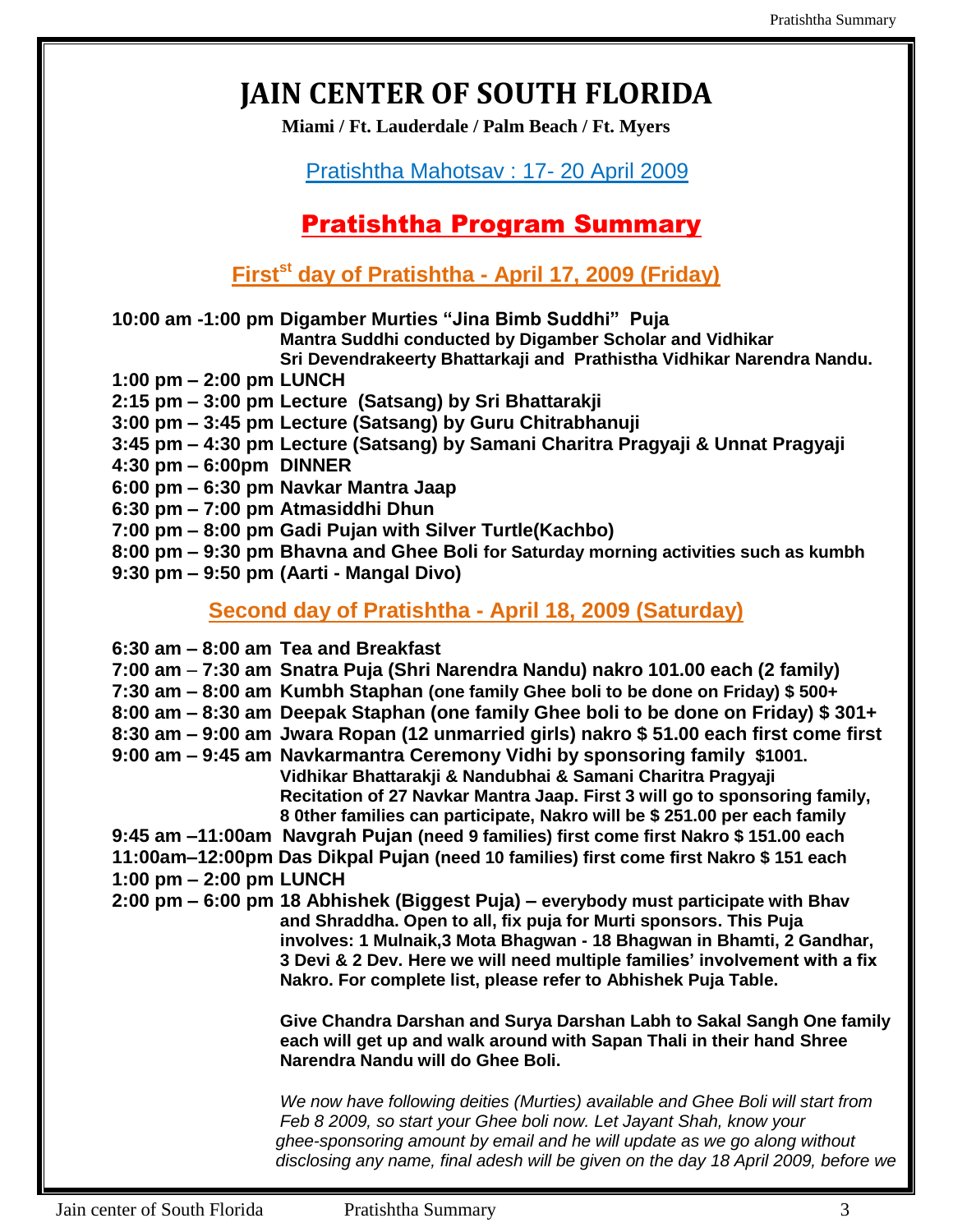*start 18 Abhishek pujan.*

- *a. Kunthunath Bhagwan #17(Swetamber Murti available)@\$11,000+ghee boli*
- *b. Dharmanath Bhagwan #3(Swetamber Murti available)@\$11,000+ghee boli*
	- *c. Gautam Swami @ \$ 9000.00 + ghee boli*
	- d. *Sudharmaswami Gandhar @ \$ 9000.00+ ghee boli*
- **6:00 pm – 7:00 pm Aarti (Ghee Boli by Shri Nandubhai)**

**Mangal Divo (Ghee Boli by Shri Nandubhai) Shanti Kalash (Ghee Boli by Shri Nandubhai)**

**7:00 pm – 8:00 pm Dinner**

**8:00 pm – 9:30 pm Bhavna / Cultural Program/ some ghee boli for next day Varghodo Bhagvan ne gadi ma lai ne beshwanu and Bhagawan pravesh Ghee Boli**

## **Day of Pratishtha - April 19, 2009 (Sunday)**

- **6:30 am – 8:00 am Tea and Breakfast**
- **7:30 am – 8:30 am Snatra Puja (Shri Narendra Nandu) nakro \$151 each (2 family)**
- **8:30 am – 9:30 am Varaghodo Procession**
- **9:30am – 10:30am Bhagavan Pravesh and Pokhna**

**(For Pokhna we will have ghee boli by Shri Narendra Nandu)** 

**10:30AM – 1:30PM PRATHISTHA VIDHI (ALL Murties)**

**Sakal Sangh ne Ami na Chatna nakhavana & Kankuna Thapan (one family ghee boli) by Shri Narendra Nandu**

**Mulnaik Mahavir-2 nd & 3rd Puja (one family each) Ghee Boli**

- **Aarti and Mangal Divo 1st Aarti and Mangal Divo (Very Big Mahima)**
- **1:30pm – 3:00pm Swami Vatsalya LUNCH**
- **3:00pm – 3:45pm Bhaktmar & Acharya Tulsi's Photo Pujan by Samani Charitra Pragyaji**
- **3:45PM – 4:30PM Atmasiddhi & Shrimadji**
- **4:30pm – 5:15pm Palitana's Pat Pujan by sponsoring families**
- **5:30pm – 7:00pm Swami Vatsalya DINNER**
- **7:00pm – 8:00pm Bhavna with some ghee boli for next day (Dwar open)**
- **8:00pm – 9:00pm Drama/Skit : Samani CharitraPragyaji/Unnat Pragyaji/Mumukshu Nikita**

#### **Last day Pratishtha - April 20, 2009 (Monday)**

| 27 Gatha (need 9 families x 3 Gatha Snatra Puja \$51 per family) |
|------------------------------------------------------------------|

#### *Note :*

In order to keep proper track & avoid duplicate sponsorship of any Puja **Please contact in writing by email stating your interest with your name, home phone Number, email ID and your cell phone number, if the item is still available I will send you Confirmation email. Once you commit any puja or item, don't make any changes last minute. Jayant Shah ALL PUJA'S SPONSORSHIP IS 954-946-0603 FIRST COMES FIRST jayhitec@bellsouth.net STARTING FEB 8 2009 (GENERAL BODY MEETING)**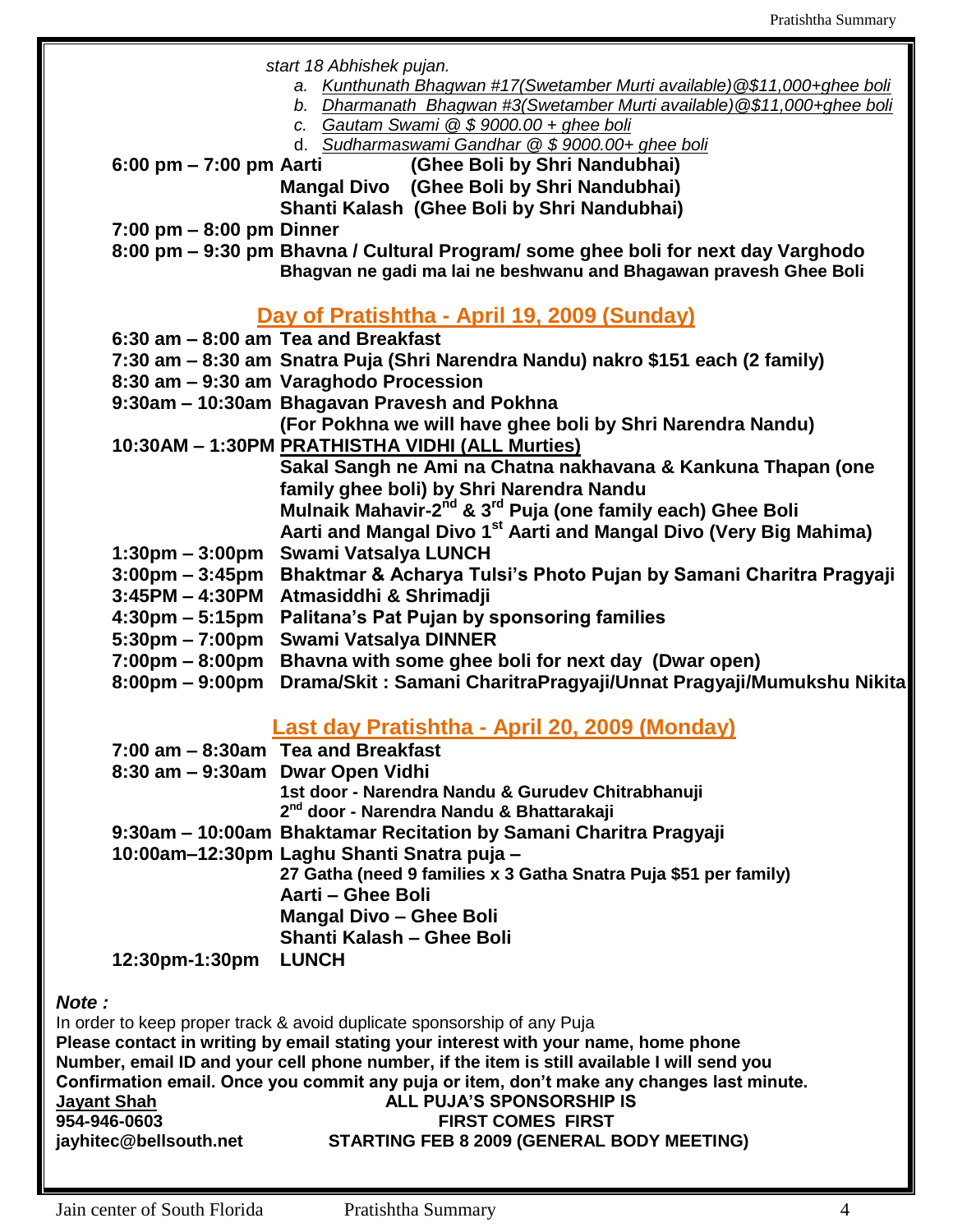# **JAIN CENTER OF SOUTH FLORIDA**

**Miami / Ft. Lauderdale / Palm Beach / Ft. Myers**

### **Pratishtha Mahotsav : 17- 20 April 2009**

## Program Details

**Firstst day of Pratishtha - April 17, 2009 (Friday)**

**10:00 AM to 1:00 PM : Digamber Murti "Jina Bimb Suddhi" Puja**

**Digamber Vidhi Starts - Mantra Suddhi conducted by Digamber Scholar and Vidhikar Sri Devendrakeerty Bhattarkaji, Supported by Prathistha Vidhikar Shri. Narendra Nandu.** 

| <b>Murti - Participant Names:</b>                             |                   |        |
|---------------------------------------------------------------|-------------------|--------|
| Adinath Bhagwan (Front platform left side big Murti)          |                   |        |
| <b>BT Shah &amp; Family</b>                                   | $$751 \times 3 =$ | \$2253 |
| Girish & Leena Multani                                        |                   | \$751  |
| <u>Satish &amp; geeta Shah</u>                                |                   | \$251  |
| Pragnesh & Sapana Gandhi                                      |                   | \$251  |
| Padmini & Vikas Soni <b>Manusian Padmini &amp; Vikas Soni</b> |                   | \$251  |
| Abhinandan Swami - Dr, Jawalanaiah Bellur                     |                   | \$501  |
|                                                               |                   | \$101  |
|                                                               |                   | \$101  |
|                                                               |                   | \$101  |
| Padma Prabhu - Kirti & Dr. Mudit Jain                         |                   | \$501  |
| Pragnesh & Sapana Gandhi                                      |                   | \$101  |
|                                                               |                   | \$101  |
|                                                               |                   | \$101  |
| Sheetalnath - Alay & Sonal Mehta                              |                   | \$501  |
|                                                               |                   | \$101  |
|                                                               |                   | \$101  |
|                                                               |                   | \$101  |
| Shreyansnath - Divyang & Punam Mehta                          |                   | \$501  |
|                                                               |                   | \$101  |
|                                                               |                   | \$101  |
|                                                               |                   | \$101  |
| Aranath - Ketan & Purvi Shah                                  |                   | \$501  |
|                                                               |                   | \$101  |
|                                                               |                   | \$101  |
|                                                               |                   | \$101  |
| Neminath - Hansa & Dinesh Dagly                               |                   | \$501  |
| Pragnesh & Sapana Gandhi                                      |                   | \$101  |
|                                                               |                   | \$101  |
|                                                               |                   | \$101  |
|                                                               |                   |        |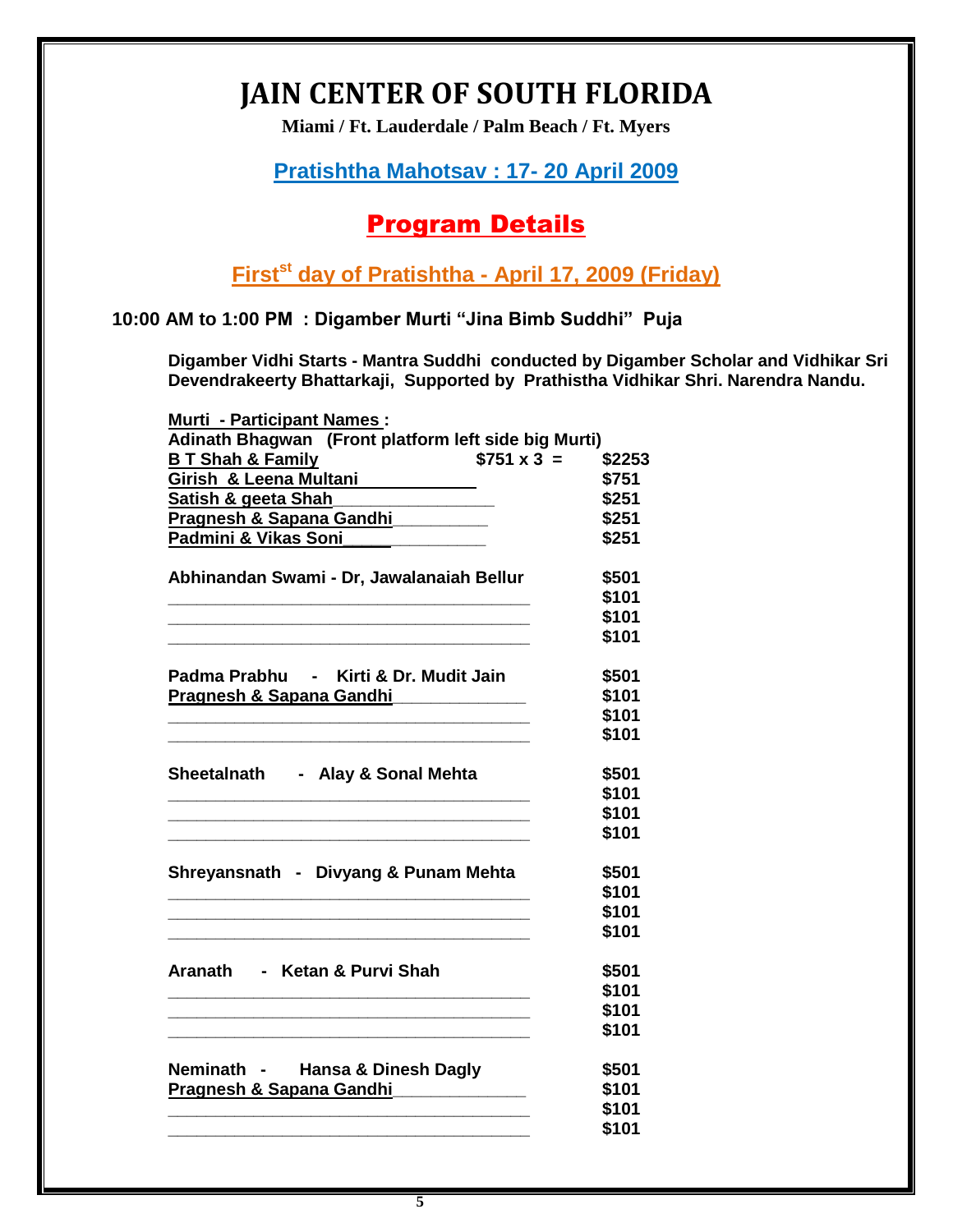### **Firstst day of Pratishtha - April 17, 2009 (Friday) - Continue**

**1:00 pm – 2:00 pm LUNCH**

**2:15 pm – 3:00 pm Lecture (Satsang) by Sri Bhattarakji 3:00 pm – 3:45 pm Lecture (Satsang) by Guru Chitrabhanuji 3:45 pm – 4:30 pm Lecture (Satsang) by Samani Charitra Pragyaji & Unnat Pragyaji** 

**4:30pm – 6:00pm DINNER**

**6:00 pm – 6:30 pm Navkar Mantra Jaap**

**6:30 pm – 7:00 pm Atmasiddhi Dhun**

**7:00 pm – 8:00 pm Thirthankar's Gadi Pujan with Silver Kachbo Must for all idol sponsors (Silver Kachbo will be provided by Jain Center) Mulnaik + 4 mota Bhagwan (3 front & 2 back) \$101 each 24 Thirthankar's in Bhamti (sponsors) \$51 each 7 Dev, Devi and Gandhar (sponsors) nakro \$51 each Navkar Mantra Pujan with Kachbo (sponsor) \$101 each Atma Siddhi Pujan with Kachbo (sponsor) nakro \$101 each Bhaktmar Stotra Pujan with Kachbo (8 sponsor) \$51 each Shrimadji Gadi Pujan with Kachbo ( 5 sponsor) \$51 each Tulsi Pujan with Kachbo \$51 each Palitana's Pat Pujan with Kachbo (3 sponsor) \$51 each**

**(If idol does not have coin drop or enough slot space that will be dropped into main Mulnaik outlet very next day early morning by Vidhikar or any sevak or available family members).**

**2 nd part of the Coin Ceremony Pujan - OPEN TO ALL - \$ 15 each**

**Special silver coin will be available - Hemant Thakkar & Geeta Shah with a bag 150 each silver coins and their job would be walk around in the center and sell this coins \$ 15.00 each to anybody and collect money on the spot.** 

**This coin puja activity will go on Friday, Saturday & Sunday till moving of Mulnaik Murti to its original assigned location(Prathistha).**

**All the coin can be dropped at any time underneath Mulnaik Murti's opening**

**8:00 pm – 9:30 pm Bhavna/entertainment dance, youth raas.** 

**During the day time or Bhavna time Vidhikar will do few items Ghee Boli for Saturday Morning activities such as snatra puja, kumbh Staphan, Deepak Staphan etc.**

**9:30 pm – 9:50 pm (Aarti - Mangal Divo)** 

**Ghee Boli by Shri Narendra Nandu - Vidhikar**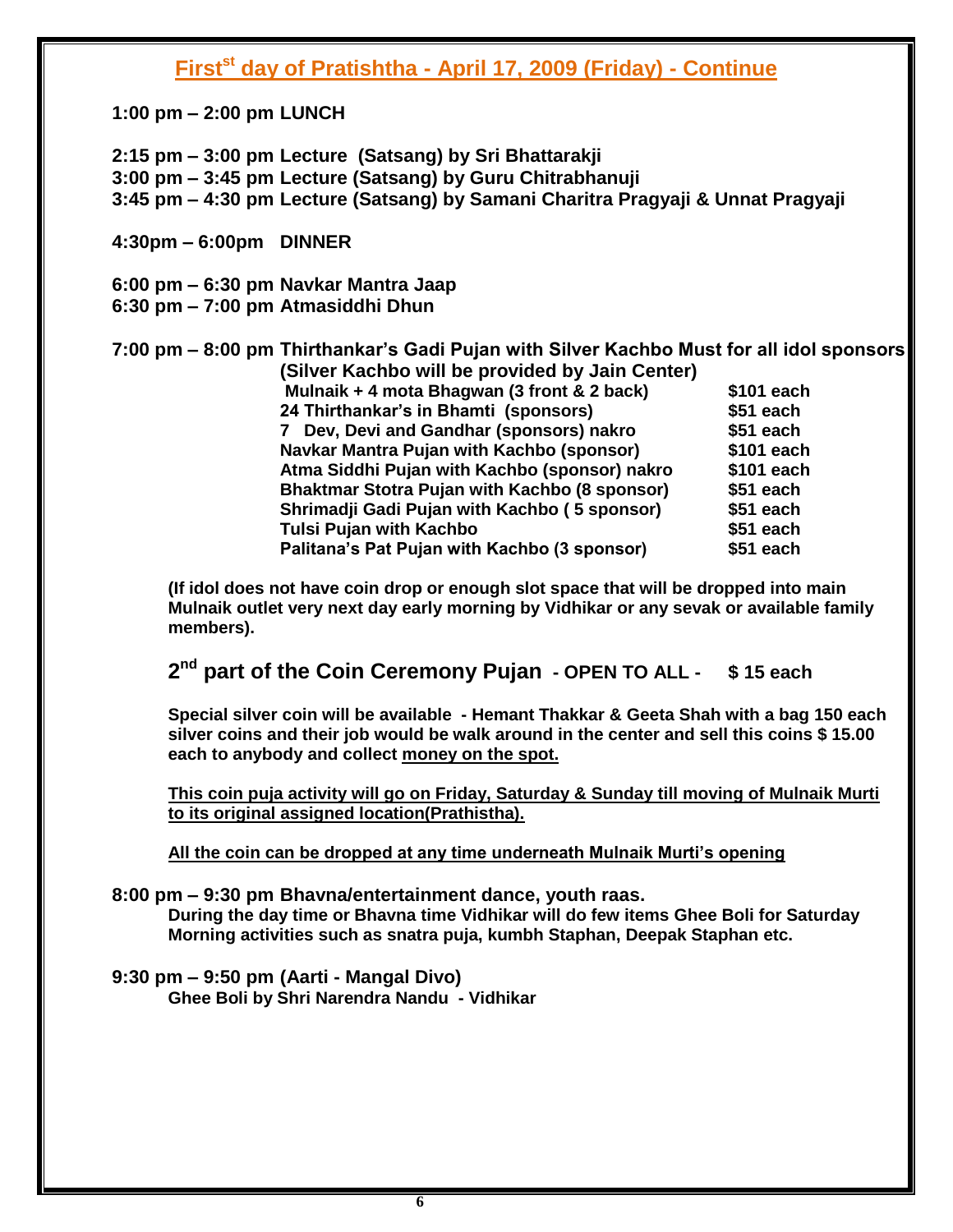|                           | Second day of Pratishtha - April 18, 2009 (Saturday)                                                                                                                                                                                                                                                                                                                                                                                                                                                                                                                             |
|---------------------------|----------------------------------------------------------------------------------------------------------------------------------------------------------------------------------------------------------------------------------------------------------------------------------------------------------------------------------------------------------------------------------------------------------------------------------------------------------------------------------------------------------------------------------------------------------------------------------|
|                           | $6:30$ am $-8:00$ am Tea and Breakfast                                                                                                                                                                                                                                                                                                                                                                                                                                                                                                                                           |
|                           | 7:00 am -7:30 am Snatra Puja (Shri Narendra Nandu) nakro 101.00 each (2 family)<br>(1) Bharti& Tarun Shah (2) Nita & Sunil Shah                                                                                                                                                                                                                                                                                                                                                                                                                                                  |
| $7:30$ am $-8:00$ am      | Kumbh Staphan<br>(one family Ghee boli to be done on Friday) \$500+                                                                                                                                                                                                                                                                                                                                                                                                                                                                                                              |
|                           | 8:00 am – 8:30 am Deepak Staphan (one family Ghee boli to be done on Friday) \$301+                                                                                                                                                                                                                                                                                                                                                                                                                                                                                              |
|                           | 8:30 am – 9:00 am Jwara Ropan (12 unmarried girls) nakro \$51.00 each first come first<br>(1) Tanvi Bafna, (2) Bhavna Shah, (3) Noopur Surana, (4) Paridhi- Roopal<br>(5) Bharti T Shah, (6) Asha Dalal (7) Shivani vakharia<br>(8) Saumya-Neha Shah (9) Jeenal Bafna (10) Riya-Sapana gandhi<br>(11) Sanjana Surana (12) Bhavika Shah                                                                                                                                                                                                                                           |
|                           | 9:00 am - 9:45 am Navkarmantra Ceremony Vidhi by sponsoring family<br>\$1001.00 (Geeta and Dr. Satish Shah)<br>Vidhikar Bhattarakji & Nandubhai & Samani Charitra Pragyaji<br>In this Vidhi there will be recitation of 27 Navkar Mantra Jaap<br>First 3 will go to sponsoring family, 8 0ther families can participate<br>Each family Nakro will be \$ 251.00 per each family (only 8 name)<br>(2) Bhavana Shah (3) Deepika Dalal (4) Nayan & Harsha Shah<br>(5) Bharat & Sunita Shah (6) Bharti T Shah (7) Kan & Malti Mehta<br>(8) Neelam & Rajnikant Patel (9) Ramesh Parekh |
|                           | 9:45 am -11:00am Navgrah Pujan (need 9 families) first come first Nakro \$151.00 each<br>(1) Anil Khajanchi (Mangal) (2) Sapan Bafna (Saturn/Sunny)<br>(3) Roopal Shah (Guru Grah-Jupiter) (4) Bhavna Shah (Surya-Sun)<br>(5) Mukesh & Rashi Jain Moon (Chandra) (6) Jeevanprabha Mercury (Budh)<br>(7) Manju Jain Venus (Shukra) (8) Neelam & Rajnikant Patel(Rahu)<br>(9) _________________________Ketu                                                                                                                                                                        |
|                           | 11:00am -12:00pm Das Dikpal Pujan (need 10 families) first come first Nakro \$151.00 ea<br>(1) Bhavna Shah (Purva) (2) Deepika Dalal(Uttar) (3) Kan & Malti Mehta(Sky)<br>$(7)$ $(8)$ $(9)$ $(10)$                                                                                                                                                                                                                                                                                                                                                                               |
|                           | 12:00 pm -1:00 pm Astha Mangal Pujan (need 8 families) first come first Nakro 151.00 ea                                                                                                                                                                                                                                                                                                                                                                                                                                                                                          |
| 1:00 pm $-$ 2:00 pm LUNCH |                                                                                                                                                                                                                                                                                                                                                                                                                                                                                                                                                                                  |
|                           |                                                                                                                                                                                                                                                                                                                                                                                                                                                                                                                                                                                  |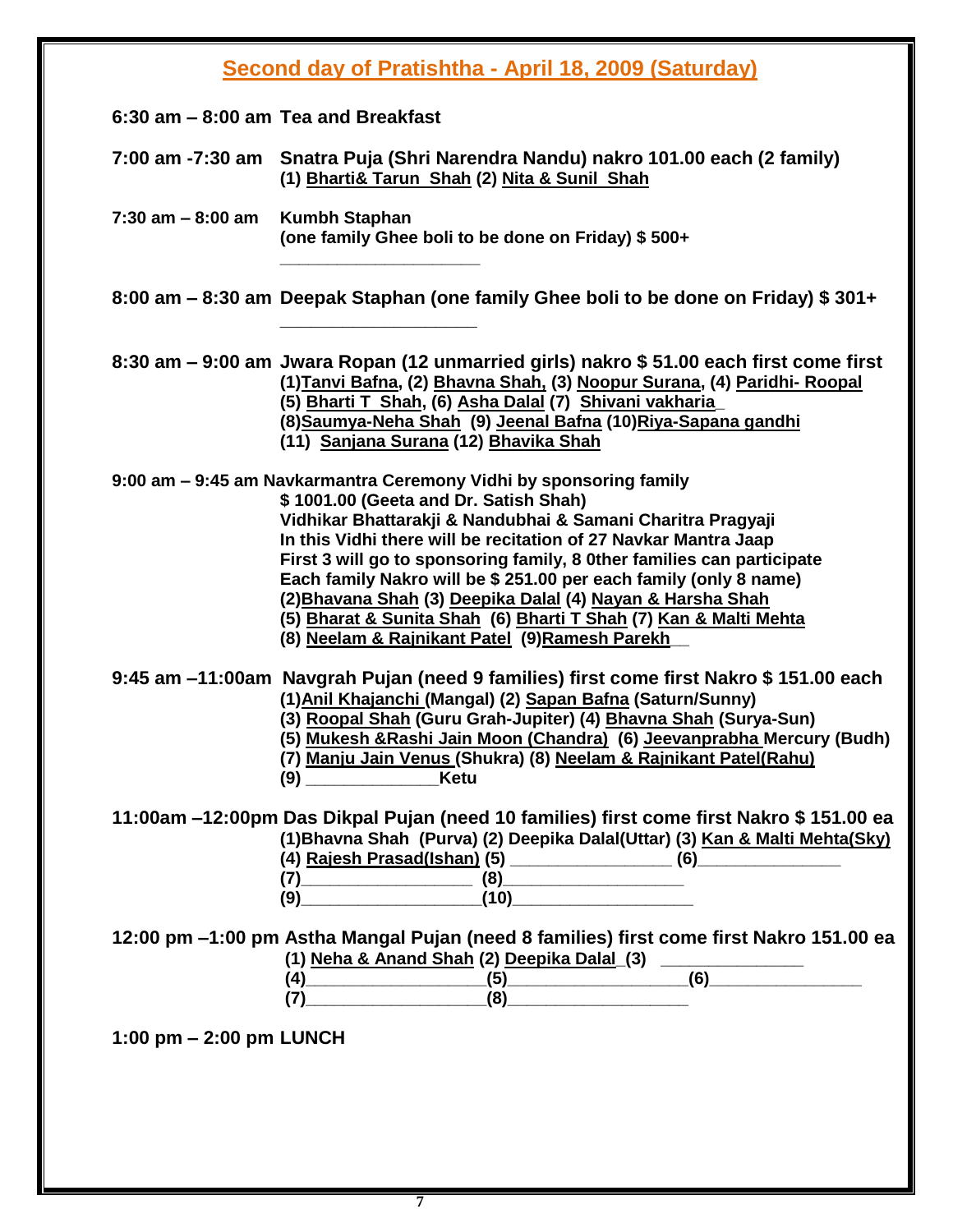## **Second day of Pratishtha - April 18, 2009 (Saturday) – Continue**

#### **2:00 pm – 6:00 pm 18 Abhishek (big puja) – everybody must participate & open to all – During 18 Abhishek Puja – very big Mahima – Check Adhar Abhishek Schedule in APPENDIX**

**Give Darshan Labh to Sakal Sangh One family will get up and walk around with Sapan Thali in their hand Shree Narendra Nandu will do Ghee Boli for** 

- **a. Chandra Darshan (Moon) Ghee Boli – only one family can participate –**
- **b. Surya Darshan (Sun) Ghee Boli - only one family can participate**

| (Ghee Boli by Shri Nandubhai) |
|-------------------------------|
|                               |

**Mangal Divo (Ghee Boli by Shri Nandubhai)**

**Shanti Kalash (Ghee Boli by Shri Nandubhai)**

**7:00 pm – 8:00 pm Dinner**

**8:00 pm – 9:30 pm Bhavna / Cultural Program/ some ghee boli for next day Varghodo** 

- **a. Bhagvan ne gadi ma lai ne beshwanu ghee (in convertible car) with one or two family member (Ghee Boli by Shri Narendra Nandu)**
- **b. Bhagvan Pravesh & Pokhna (we will do pokhna ghee on Sunday morning on the spot by Shri Narendra Nandu)**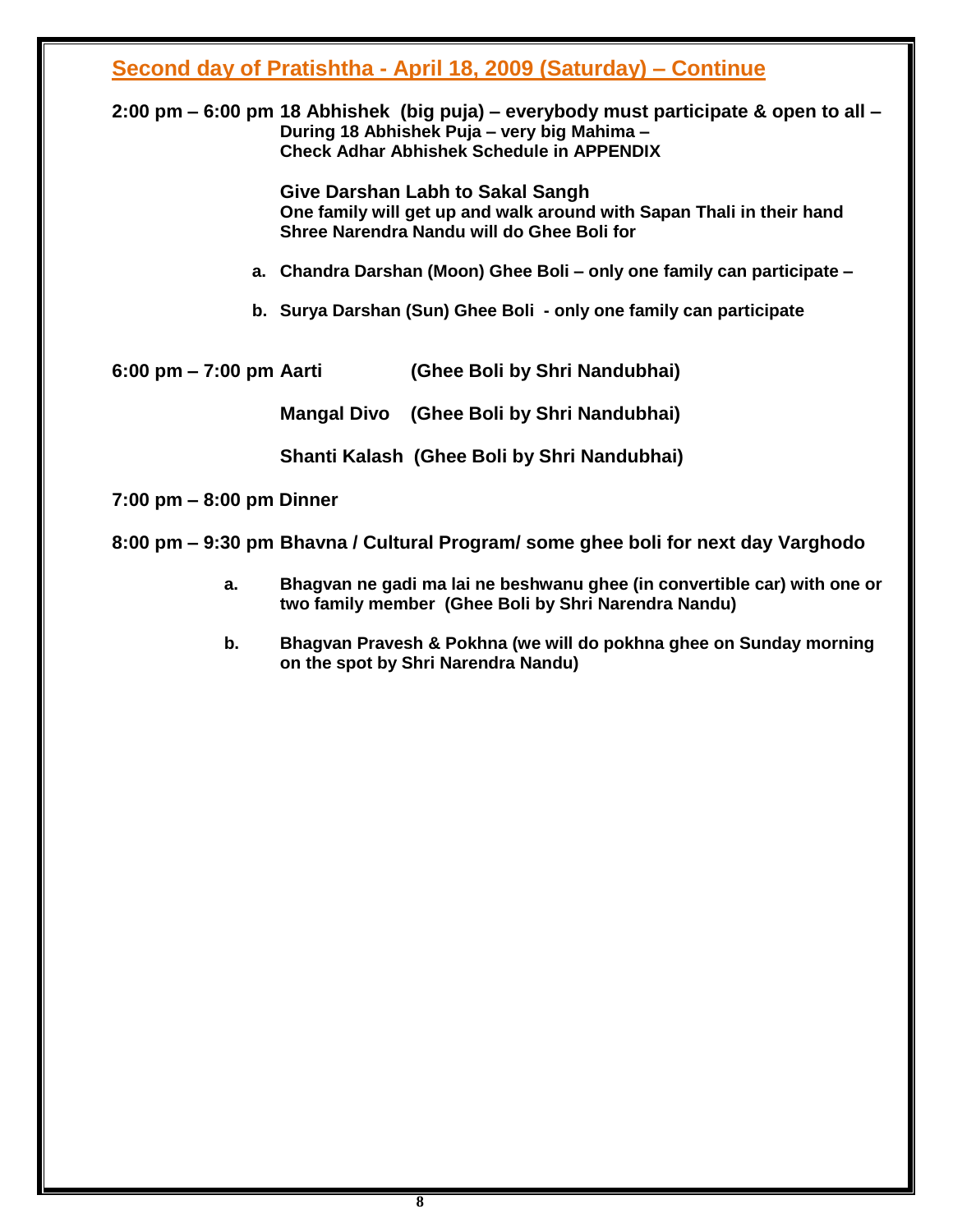## **Day of Pratishtha - April 19, 2009 (Sunday)**

### **BIG DAY. THE MOMENT WE ARE ALL WAITING FOR THIRTHANKAR PRATHISTHA CEREMONEY – INCLUDE ALL THIRTHANKAR MURTIES, DEV, DEVIS AND GANDHAR – SWETAMBAR – DEGAMBER**

**6:30 am – 8:00 am Tea and Breakfast**

#### **7:30 am – 8:30 am Snatra Puja (Shri Narendra Nandu) nakro \$151 each (2 family) (1) Rekha & Indravadan Mehta (2) Gitika & Sapan Bafna**

**8:30 am – 9:30 am Varaghodo Procession**

#### **BRIEF PROCESSION DETAILS**

**First Dholi Sanghpati (\$11000) only one name\_\_\_\_\_\_\_\_\_\_\_\_\_\_\_\_(also will be given special assigned sitting space, Bahuman Plaque also / recognized in souvenir)** 

**Sajan-Majan-senior mens – Scholars Back to back all ladies and Shramnijis etc Music Van (responsibility to Hemantbhai and Sanjivbhai) Young & old Garba – Dandia – Khanjri - Dancing peoples**

**Ashtamangal Kumbh ladies/girls walking (kumbh sponsoring \$ 51.00 each) Many available…**

**Sapan Darshan- walks young and old boys – only 14 Sapan available Nakro \$75 each except Laxmi Sapan is \$101**

**Sapan sponsoring name:** 

**(1) Khajanchi (2) Bindesh Shah(Boat) (3) Sapan Bafna (sun) (4) Neal Gandhi** 

**(5) Rohan Rajan (6) Rohit Ramesh (7) Rajat Ramesh (8) Laxmi – Bhavana Shah** 

**(9) Sarah Jain (10) Roshan Bellani (11) Jayant Shah (Philip)(Elephant)**

**(12)Roshan/Geeta Shah (13) Lata Vakil (14) Anjan Gala** 

**Arrangement would be as follows:**

**\* \* \* \* \***

**Kumbh Kumbh Sapan Kumbh Kumbh**

**Back of this two Deepak fanas (boys and Girls or couple of any two) Nakro \$51 each (1) Nikhil Mehta (2) Kavi-Urvashi Sanghavi**

**Back of this two Dhoopdani / making sure Dhoop is burning - Nakro \$51 each (1)Apurva-Lata Vakil(2) Bhavesh-Lata Vakil**

**Back of this Dharavali (Kalash) Pujan - Need two pair/ good for old kids two people carry kalash and two carry back up water jug & switch duty \$101 per pair (1) Nirav & Dipesh Shah (2) \_\_\_\_\_\_\_\_\_\_\_\_\_\_**

**Right Behind this Kalash - after clean Bhoomi Pujan - we will have convertible car (One family/or one person sits in car with Bhagwan (Murti) we have to do ghee boli on Saturday Bhavna time or daytime**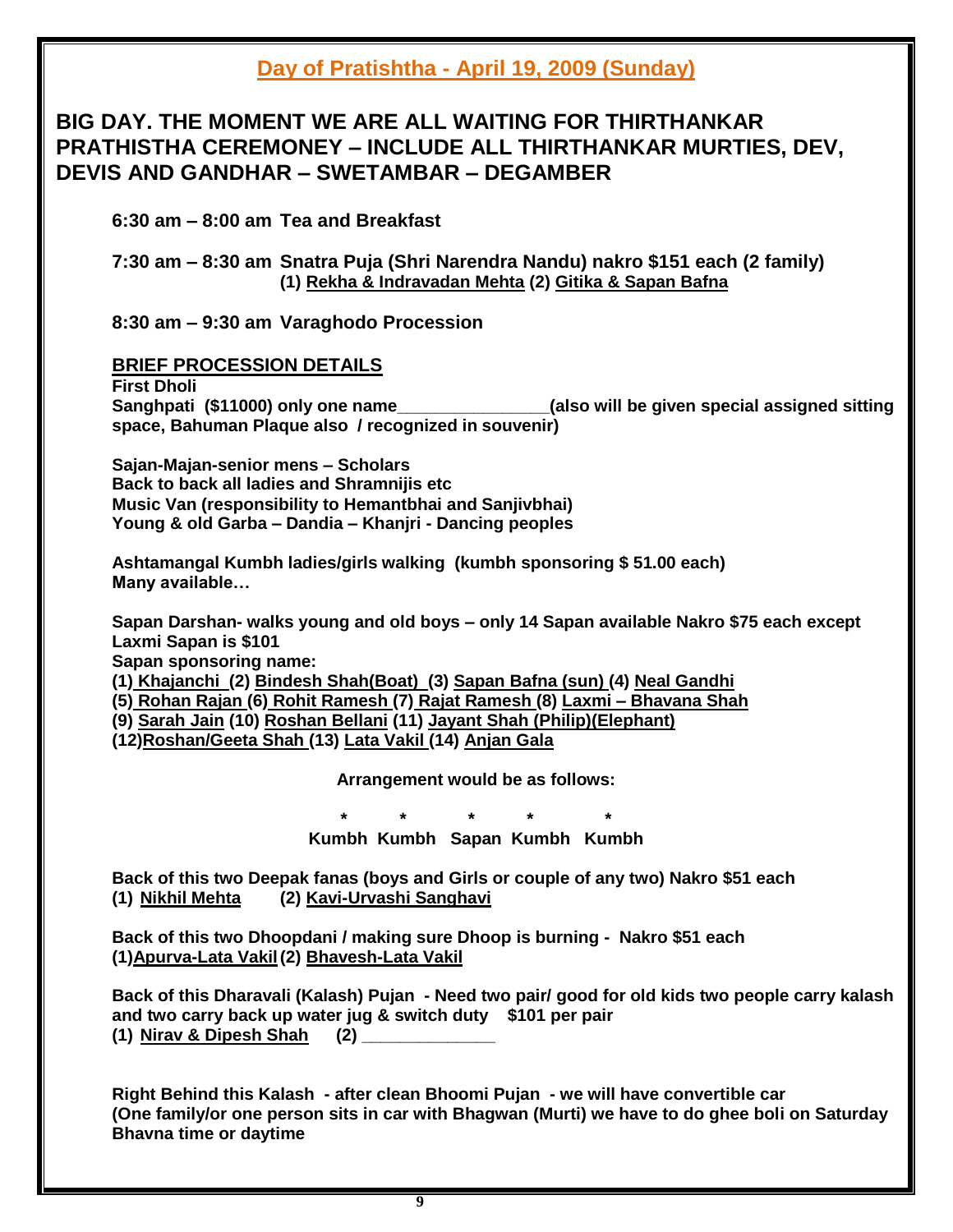## **Day of Pratishtha - April 19, 2009 (Sunday)-Continue**

**On both side of the car (3 person on each side of car walking alongwith Chamar/dancing** 

| <b>Shawn</b>  | <b>Chamar \$51</b> |            | * \$51   | <b>Chamar</b> | Pranav |
|---------------|--------------------|------------|----------|---------------|--------|
| <b>Nimesh</b> | Chamar \$51        |            | * \$51   | Chamar        | Rahil  |
|               |                    | <b>CAR</b> |          |               |        |
| Mihir         | Chamar \$51 *      |            | $*$ \$51 | <b>Chamar</b> | Palak  |

**Varghodo Route:** 

**Varghodo will start from our temple proceed in south directing to west than to north than East and to south – return where we started**

**9:30am – 10:30am Bhagavan Pravesh and Pokhna (For Pokhna we will have ghee boli by Shri Narendra Nandu)** 

#### **10:30AM – 1:30PM PRATHISTHA VIDHI**

**Because of our limited Bhamti Space and after consulting our Vidhikar Shri Narendra Nandu we come up with the following guideline so we do not have to restrict number of Family members can go inside Bhamti (please only family members)**

| Group "A" Mulnaik | <b>Bhamti</b>                  | <b>Mahavirswami</b><br>Adinath (1), Sumtinath (5), Suvidhinath (9), Vasupujaya (12),<br>Shantinath (16), Sudharma swami, Manibhadravir                 |
|-------------------|--------------------------------|--------------------------------------------------------------------------------------------------------------------------------------------------------|
| Group "B" Adinath | <b>Bhamti</b>                  | <b>Mota Digamber with all Digamber Murtis</b><br>Padmaprabhu (6), Shitalnath (10), Shreyansnath (11),<br>Arnath (18), Neminath (22), Abhindanswami (4) |
|                   | Group "C" Shantinath Mota with |                                                                                                                                                        |
|                   | <b>Bhamti</b>                  | Ajitnath (2), Vimalnath (13), Dharmanath (15), Malinath (19),<br>Mahavir (24), Padmavatidevi                                                           |
|                   | Group "D" Parasnath Mota with  |                                                                                                                                                        |
|                   | <b>Bhamti</b>                  | Suparswanath (7), Ananthnath (14), Naminath (21),<br>Saraswati devi, Ghantakarvir & Gautam Swami                                                       |
|                   |                                | Group "E" Simandarswami Mota with                                                                                                                      |
|                   | <b>Bhamti</b>                  | Sambhavnath (3), Chandraprabhu (8), Kunthunath (17),<br>Munisuvratnath (20), Parswanath (23), Laxmi Devi                                               |
|                   |                                | (note: if we are short of time – Nandubhai might squeeze into 4 group to save time)                                                                    |
|                   |                                | Sakal Sangh ne Ami na Chatna nakhavana (one family ghee boli) Shri Narendra Nandu                                                                      |
|                   |                                | Kankuna Thapan (one family ghee boli) by Shri Narendra Nandu                                                                                           |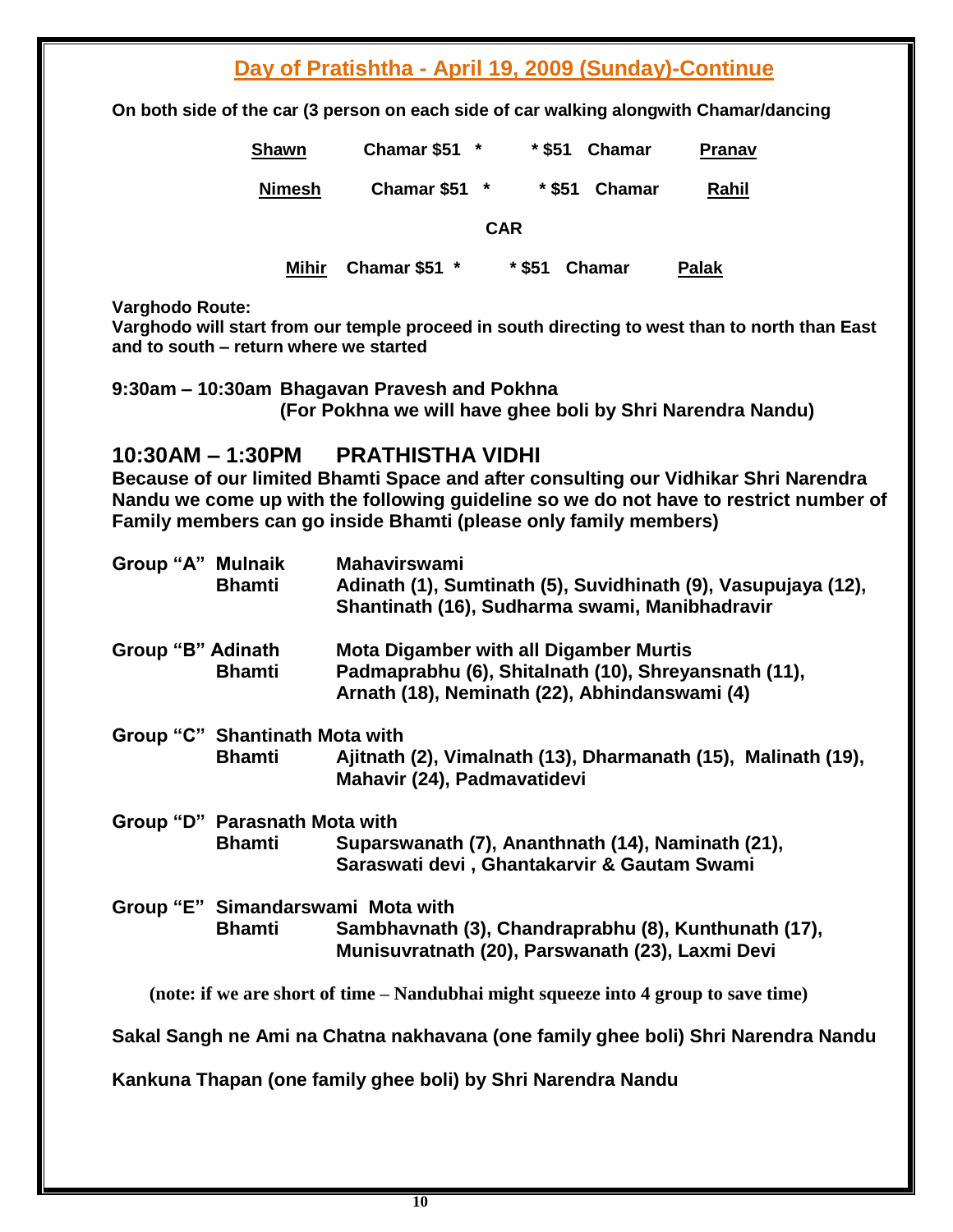### **Day of Pratishtha - April 19, 2009 (Sunday)-Continue**

**Mugat Vidhi Mahavirswamy – Mulnaik (Pure Silver Mugat is donated by Bhavna J Shah & family - Ghee Boli by Shri Narendra Nandu**

> **Simandharswami - Right side Idol on front platform (Pure silver Mugat donated by Dr. Deepika & Ashok Dalal & family) – Ghee Boli by Shri Narendra Nandu**

#### **Mulnaik Mahavir - 2 nd & 3rd Puja (one family each) depending on timing Ghee Boli**

**Dhaja Prathistha - Ghee boli (will install same day or next day by family member)** 

**Aarti and Mangal Divo (very big Mahima) 1st Aarti and Mangal Divo right after Prathistha**

**1:30pm – 3:00pm LUNCH**

**3:00pm – 3:45pm Bhaktmar & Acharya Tulsi's Photo Pujan by Samani Charitra Pragyaji Sponsoring Families: Bhaktmar Stotra Vidhi: Jivanprabha & Narendra Mehta \$501 Meenu & Anand Bhansali \$501 Sudha & Ramesh Parekh \$501 Sucheta & Nirmal Baid \$501 Gunbala & Lalit Mehta \$501 Dhaga Family (Shashi & Kusum Jain) \$501 Priti & Narendra Maheshvari \$501 Sheela & Dr . Sandeep Jain \$501 Manohar & Prabha Surana \$501 Acharya Tulsi: Kusum & Shashi Jain \$751 3:45PM – 4:30PM Atmasiddhi & Shrimadji by Bhattarkaji backed by Shri Narendra Nandu Atmasiddhi Vidhi - Recitation of 5 Gathas (First gatha recitation honor goes to sponsoring family) (1) Lina & Girish Multani \$751 (2). Dr. Bellure & Purnima \$251 (3). Kan & Malti Mehta\_\_ \$251 (4). Vinod & Monorama Thakkar\_ \$251 (5). Kishor Karia \$251 (6). Pragnesh & Sapna Gandhi \$251 (7). Ashok & Meena Jatakia \$251 Shreemadji Portrait : (1). Smita & Dr. Mayur Maniar \$751 (2). Sonal & Jitu Zaveri \$751 (3). Geeta & Madhukar Mehta \$751 (4). Dr. Parimal Kothari & family \$751 (5). Jaymanti & Hemant Patel \$751 (6). Ashok & Meena Jatakia \$251 Sukhadno Haar/Garland - (1) Nayan & Harsha Shah\_\_\_\_\_ \$501**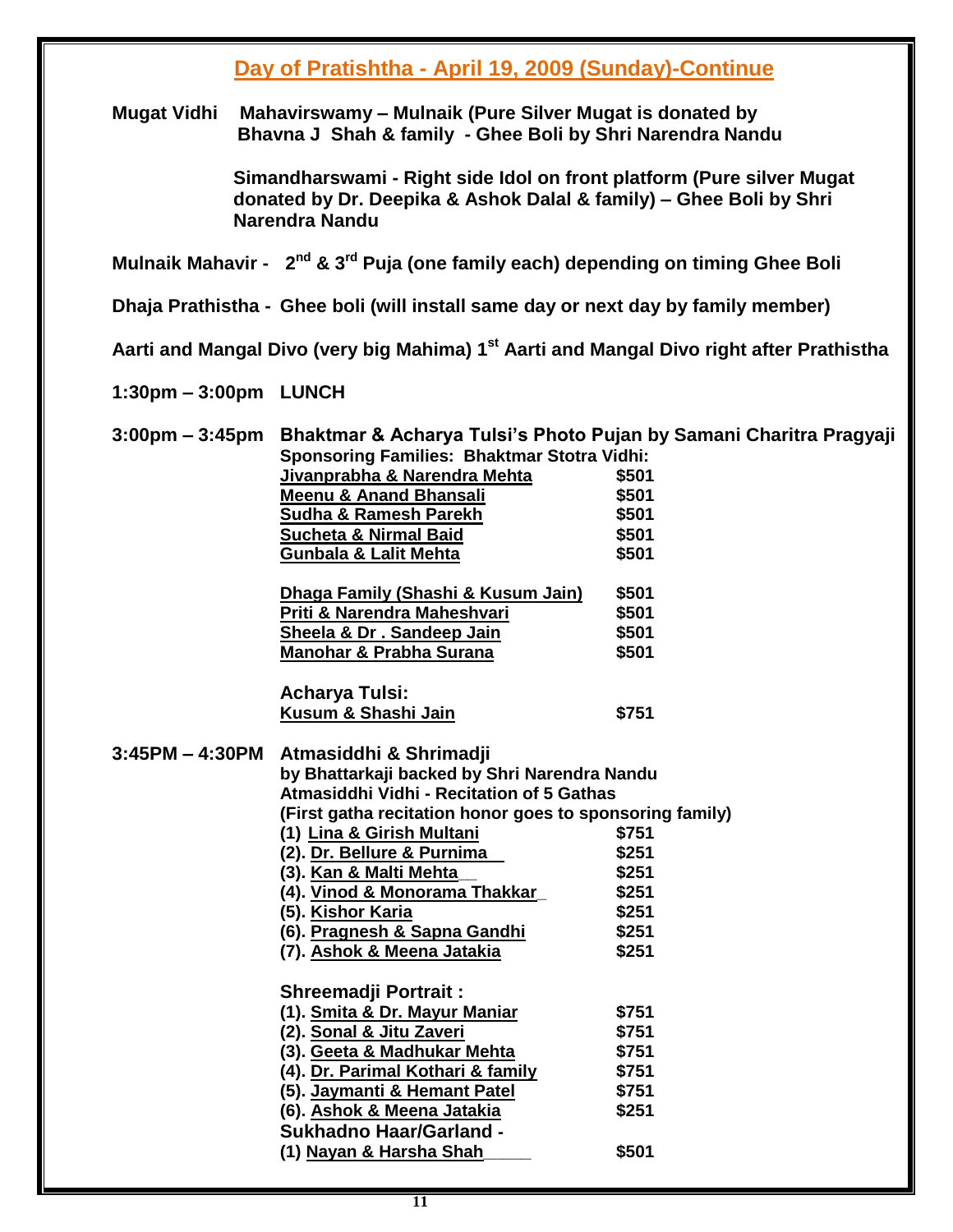## **Day of Pratishtha - April 19, 2009 (Sunday)-Continue**

| 4:30pm – 5:15pm Palitana's Pat Pujan by sponsoring families |       |  |  |
|-------------------------------------------------------------|-------|--|--|
| 1. Kirtida & Lax Shah                                       | \$651 |  |  |
| 2. Rekha & Indravadan Mehta                                 | \$651 |  |  |
| 3. Sonal & Jitu Zaveri                                      | \$651 |  |  |
|                                                             |       |  |  |

| $5:30 \text{pm} - 7:00 \text{pm}$ DINNER |                                                                                    |
|------------------------------------------|------------------------------------------------------------------------------------|
|                                          | 7:00pm – 8:00pm Bhavna with some ghee boli for next day (Dwar open)                |
|                                          | 8:00pm – 9:00pm Drama/Skit: Samani CharitraPragyaji/Unnat Pragyaji/Mumukshu Nikita |

#### **Last day Pratishtha - April 20, 2009 (Monday)**

**7:00 am – 8:30am Tea and Breakfast**

**8:30 am – 9:30am Dwar Open Vidhi 1st door - Narendra Nandu & Gurudev Chitrabhanuji 2 nd door - Narendra Nandu & Bhattarakaji**

**9:30am – 10:00am Bhaktamar Recitation by Samani Charitra Pragyaji**

**10:00am–12:30pm Laghu Shanti Snatra puja –**

**27 Gatha (need 9 families x 3 Gatha Snatra Puja \$51 per family) conducted by Shri Narendra Nandu**

**(1). Bindesh & Roopal Shah (2). Sandip & Amita Bafna**

**(3). Geeta & Satish Shah (4). Deepika & Ashok Dalal**

**(5).Jayant & Rajul Shah (6). Indravadan & Rekha Mehta**

**(7).\_\_\_\_\_\_\_\_\_\_\_\_\_\_\_\_\_\_ (8).\_\_\_\_\_\_\_\_\_\_\_\_\_\_\_\_\_\_\_\_\_**

**(9).\_\_\_\_\_\_\_\_\_\_\_\_\_\_\_\_\_\_**

**Aarti – Ghee Boli Mangal Divo – Ghee Boli Shanti Kalash – Ghee Boli**

**12:30pm-1:30pm LUNCH**

**Thank you and be proud that you have participated in one of the most memorable event which will stay with you till your last moment on this earth. - Arrive home safely - Jai Jinendra**

*Note :*

**In order to keep proper track & avoid duplicate sponsorship of any Puja**

**Please contact in writing by email stating your interest with your name, home phone Number, email ID and your cell phone number, if the item is still available I will send you Confirmation email. Once you commit any puja or item, don't make any changes last minute.** 

#### **Jayant Shah ALL PUJA'S SPONSORSHIP IS 954-946-0603 FIRST COMES FIRST jayhitec@bellsouth.net STARTING FEB 8 2009 (GENERAL BODY MEETING)**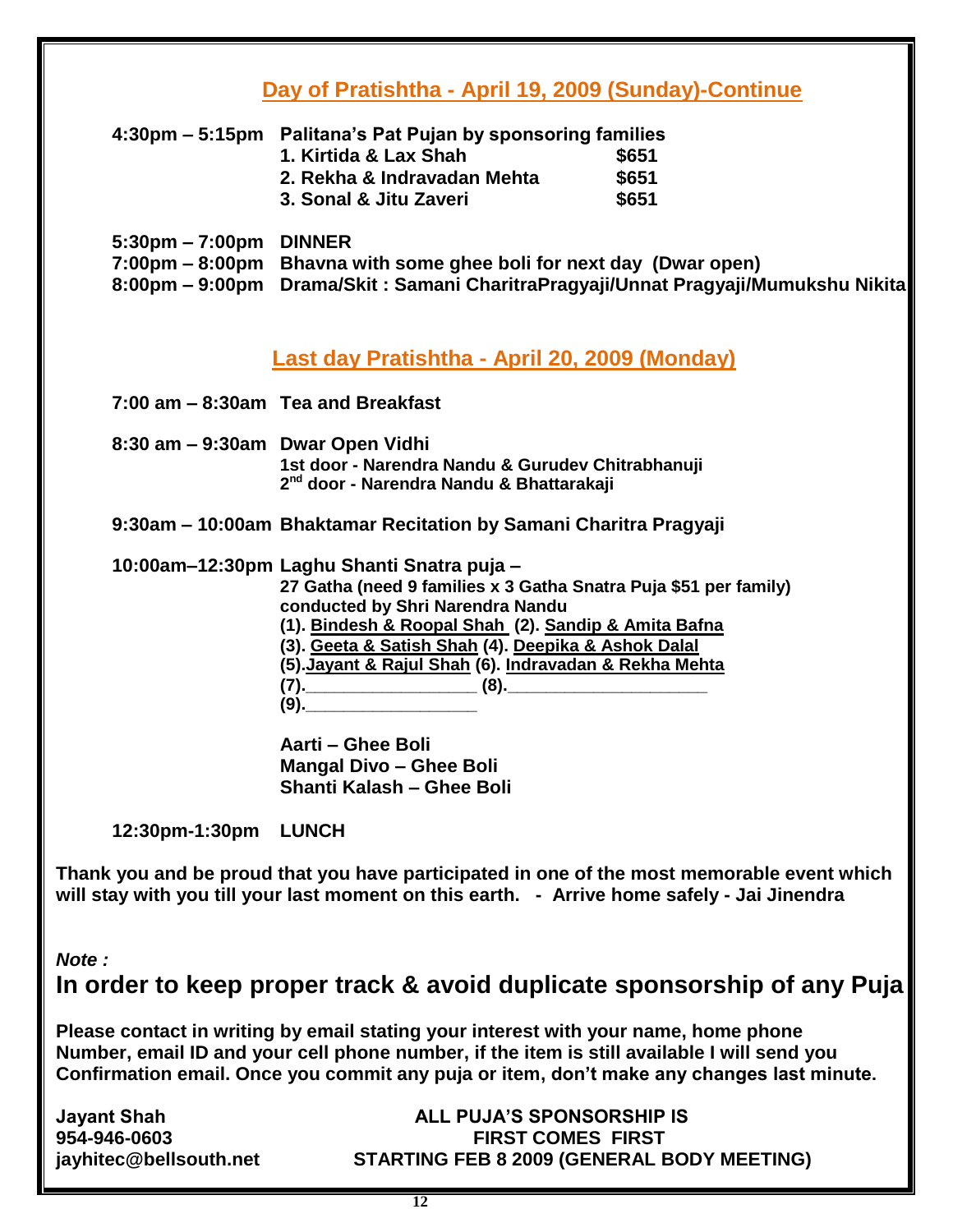| <b>Big Murti Abhishek</b>             |                                  |                                      |                 |                            |
|---------------------------------------|----------------------------------|--------------------------------------|-----------------|----------------------------|
| <b>IDOL Murti</b>                     | <u>No. of</u><br><b>Sponsors</b> | <b>Name of Family</b>                | <b>Donation</b> | <b>No.of Abhishek</b>      |
| <b>Mulnaik Mahaveer</b><br>swamy      | 1                                | Mrs. Bhavana Janak Shah's Family     | \$1,501         | (1,2,3), (16,17,18)        |
|                                       | 1                                | Geeta & Satish Shah                  | \$501           | (4, 5, 6)                  |
|                                       | 1                                | Meeta Rajan                          | \$501           | (7,8,9)                    |
|                                       | 1                                | Rekha Ramesh-Pandya                  | \$501           | (10, 11, 12)               |
|                                       | 1                                | Smita & Mayur Maniar                 | \$501           | (13, 14, 15)               |
| <b>Simandhar Swamy</b><br>(Side Idol) | $\mathbf{1}$                     | Dr.Deepika & Ashok Dalal's Family    | \$751           | (1,2,3), (16,17,18)        |
|                                       | 1                                | Niru & Suresh Sheth                  | \$251           | (4,5,6)                    |
|                                       | 1                                | Bhavna J Shah                        | \$251           | (7,8,9)                    |
|                                       | 1                                | Geeta & Satish Shah                  | \$251           | (10, 11, 12)               |
|                                       | 1                                | Raju & Sridevi Chokshi               | \$251           | (13, 14, 15)               |
| <b>Shantinath (Corner</b><br>Idol)    | 1                                | Malati & Kan Mehta                   | \$651           | (1,2,3), (4,5,6)           |
|                                       | 1                                | Sunita & Bharat Shah                 | \$651           | $(7,8,9)$ , $(10,11,12)$   |
|                                       | $\mathbf{1}$                     | Lata & Bharat Vakil                  | \$651           | (13, 14, 15), (16, 17, 18) |
| <b>Parasnath (Corner</b><br>Idol)     | 1                                | Daksha & Dr. Vijay Vakharia's Family | \$651           | (1,2,3), (16,17,18)        |
|                                       | 1                                | Deepika & ashok Dalal                | \$251           | (4, 5, 6)                  |
|                                       | 1                                | Jeevanprabha & Narendra Mehta        | \$251           | (7, 8, 9)                  |
|                                       | $\mathbf{1}$                     | Nayan & Harsha Shah                  | \$251           | (10, 11, 12)               |
|                                       | $\mathbf{1}$                     | Bhavna J. Shah                       | \$251           | (13, 14, 15)               |
|                                       |                                  |                                      |                 |                            |
|                                       |                                  |                                      |                 |                            |
|                                       |                                  |                                      |                 |                            |
|                                       |                                  |                                      |                 |                            |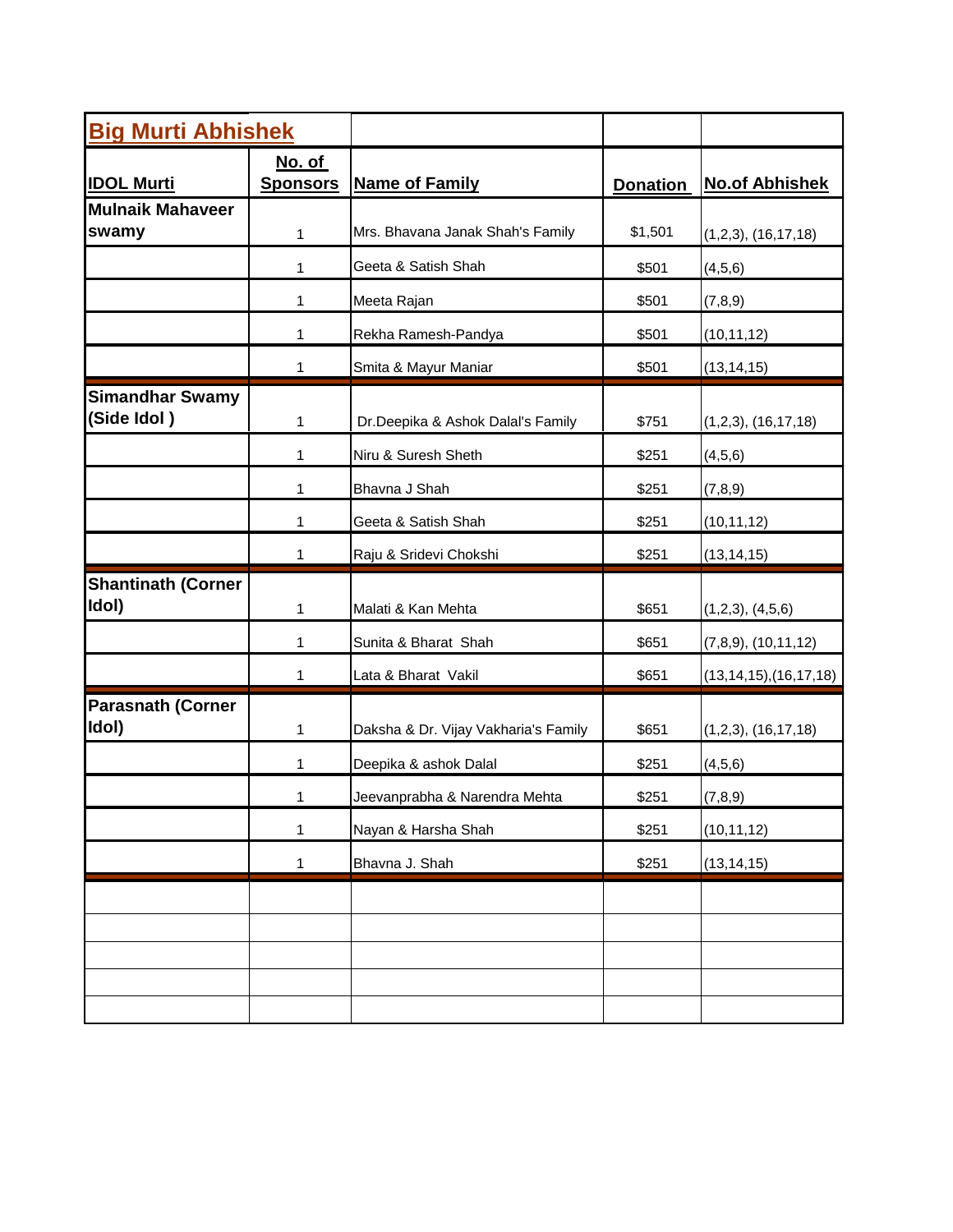| <b>Bhamati - Dev-Devi Murti Abhishek</b> |                 |                              |                   |                                       |  |  |
|------------------------------------------|-----------------|------------------------------|-------------------|---------------------------------------|--|--|
|                                          | <u># of</u>     |                              | <b>Donation</b>   | <u>Abhishek</u>                       |  |  |
| <b>Murti</b>                             | <b>Sponsors</b> | <b>Family</b>                | /Nakaro           | <b>Numbers</b>                        |  |  |
| 1-Rishabhdev                             |                 | Bharti & Bhupendra Shah      | \$501             | $(1,2,3)$ , $(16,17,18)$              |  |  |
|                                          |                 | Gajendra Surana              |                   | \$101   (4,5,6)                       |  |  |
|                                          |                 |                              | \$101             | (7,8,9)                               |  |  |
|                                          | 1               |                              | \$101             | (10, 11, 12)                          |  |  |
|                                          | 1               |                              | \$101             | (13, 14, 15)                          |  |  |
| 2-Ajitnath                               |                 | 1 Ami & Pankaj Parikh        |                   | $$501$ (1,2,3), (16,17,18)            |  |  |
|                                          |                 |                              | \$101             | (4,5,6)                               |  |  |
|                                          | 1               |                              | \$101             | \$101   (7,8,9)<br>(10, 11, 12)       |  |  |
|                                          |                 |                              | \$101             | (13, 14, 15)                          |  |  |
| 3-Sambhavanath                           |                 | 1 Urvashi & Manoj Sanghavi   |                   | $$501$ (1,2,3), (16,17,18)            |  |  |
|                                          | 1               |                              |                   | \$101   (4,5,6)                       |  |  |
|                                          |                 |                              |                   | \$101   (7,8,9)                       |  |  |
|                                          |                 |                              |                   | $$101$ (10,11,12)                     |  |  |
|                                          | 1               |                              |                   | $$101$ (13,14,15)                     |  |  |
| 5-Sumatinath                             |                 | Gitika & Sapan Bafna         | $\sqrt{$501}$     | (1,2,3), (16,17,18)                   |  |  |
|                                          |                 |                              | \$101             | (4,5,6)                               |  |  |
|                                          | 1               |                              | \$101             | (7,8,9)                               |  |  |
|                                          | 1               |                              |                   | $$101$ (10,11,12)                     |  |  |
|                                          |                 |                              |                   | $$101$ (13,14,15)                     |  |  |
| 7-SuParvanath                            |                 | 1 Manjula & Pravin Sheth     | \$501             | (1,2,3), (16,17,18)                   |  |  |
|                                          |                 | 1 Neela & Vasantlal Sanghavi | \$501<br>\$101    | $(4,5,6)$ , $(7,8,9)$<br>(10, 11, 12) |  |  |
|                                          |                 |                              | \$101             | (13, 14, 15)                          |  |  |
| 8-Chandraprabhu                          |                 | Rashmika & Harshad Shah      |                   | $$501$ (1,2,3), (16,17,18)            |  |  |
|                                          |                 |                              |                   | \$101   (4,5,6)                       |  |  |
|                                          | 1               |                              |                   | \$101   (7,8,9)                       |  |  |
|                                          | 1               |                              |                   | $$101$ (10,11,12)                     |  |  |
|                                          |                 |                              |                   | $$101$ (13,14,15)                     |  |  |
| 9-Suvidhinath                            |                 | Sarah & Umesh Jain           | \$501             | $(1,2,3)$ , $(16,17,18)$              |  |  |
|                                          |                 |                              | \$101             | (4,5,6)                               |  |  |
|                                          | 1               |                              |                   | \$101   (7,8,9)                       |  |  |
|                                          | 1               |                              |                   | $$101$ (10,11,12)                     |  |  |
|                                          |                 |                              |                   | $$101$ $(13,14,15)$                   |  |  |
| 12-Vasupujya Swa                         |                 | 1 Rajul & Jayant Shah (G)    | \$501             | $(1,2,3)$ , $(16,17,18)$              |  |  |
|                                          |                 | 1 Rekha & Indravadan Mehta   | \$101             | (4,5,6)                               |  |  |
|                                          | 1               |                              | \$101             | \$101   (7,8,9)<br>(10, 11, 12)       |  |  |
|                                          | 1               |                              |                   | $$101$ (13,14,15)                     |  |  |
| 13-Vimalnath                             |                 | 1 Neha & Anand Shah          | $\overline{$}501$ | (1,2,3), (16,17,18)                   |  |  |
|                                          |                 |                              | \$101             | (4,5,6)                               |  |  |
|                                          | 1               |                              | \$101             | (7,8,9)                               |  |  |
|                                          | 1               |                              |                   | \$101   (10,11,12)                    |  |  |
|                                          | 1               |                              |                   | $$101$ (13,14,15)                     |  |  |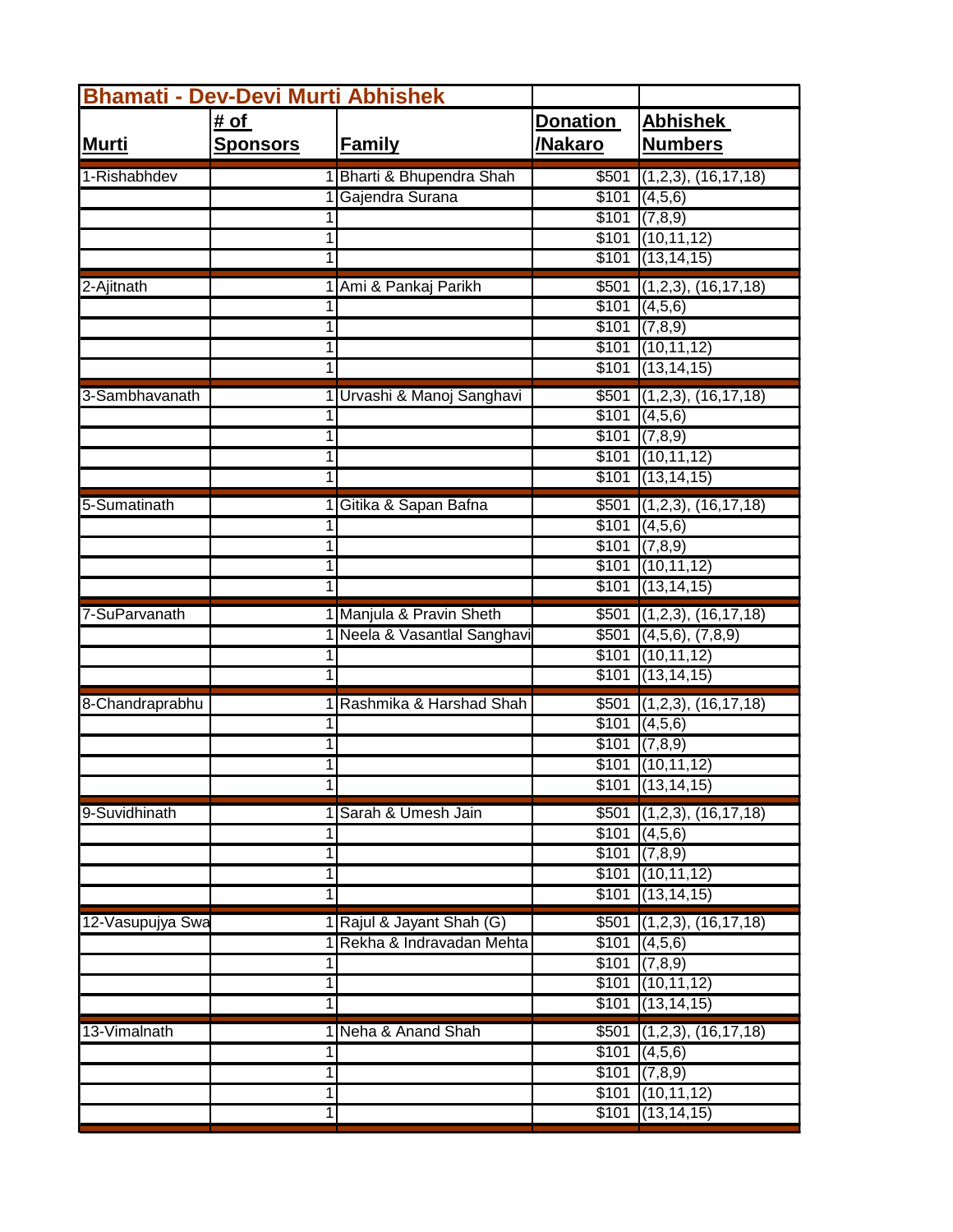| <b>Murti</b>     | # <u>of</u><br><b>Sponsors</b> | <b>Family</b>                                   | <b>Donation</b><br>/Nakaro | <b>Abhishek</b><br><b>Numbers</b>         |
|------------------|--------------------------------|-------------------------------------------------|----------------------------|-------------------------------------------|
| 14-Anantnath     |                                | Velji Shah & Family                             | \$501                      | $(1,2,3)$ , $(16,17,18)$                  |
|                  |                                |                                                 |                            | \$101   (4,5,6)                           |
|                  | 1<br>1                         |                                                 |                            | \$101   (7,8,9)<br>$$101$ (10,11,12)      |
|                  |                                |                                                 | \$101                      | (13, 14, 15)                              |
| 15-Darmanath     |                                |                                                 |                            | $$501$ (1,2,3), (16,17,18)                |
|                  | 1                              |                                                 |                            | \$101   (4,5,6)                           |
|                  |                                |                                                 |                            | $$101$ (7,8,9)                            |
|                  |                                |                                                 |                            | $$101$ (10,11,12)<br>$$101$ $(13,14,15)$  |
| 16-Shantinath    |                                | 1 Roopal & Bindesh Shah                         |                            | $$501$ (1,2,3), (16,17,18)                |
|                  |                                |                                                 | \$101                      | (4,5,6)                                   |
|                  |                                | 1 Rajesh & Aditi Prasad                         |                            | \$101   (7,8,9)                           |
|                  |                                | Bhavana J. Shah                                 |                            | $$101$ (10,11,12)                         |
|                  |                                |                                                 |                            | $$101$ (13,14,15)                         |
| 17-Kunthunath    |                                |                                                 |                            | $$501$ (1,2,3), (16,17,18)                |
|                  | 1                              |                                                 |                            | \$101   (4,5,6)                           |
|                  | 1<br>1                         |                                                 |                            | $$101$ (7,8,9)<br>$$101$ $(10,11,12)$     |
|                  |                                |                                                 |                            | \$101   (13, 14, 15)                      |
| 19-Mallinath     |                                | 1 Rashmi & Pradip Chhadva                       | \$501                      | $(1,2,3)$ , $(16,17,18)$                  |
|                  |                                |                                                 |                            | \$101   (4,5,6)                           |
|                  |                                |                                                 |                            | $$101$ (7,8,9)                            |
|                  |                                |                                                 |                            | $$101$ (10,11,12)                         |
|                  |                                | 1 Deepika & ashok Dalal                         |                            | $$101$ (13,14,15)                         |
| 20-MunisuvratSwa |                                | Malini & Harshad Shah                           |                            | $$501$ (1,2,3), (16,17,18)                |
|                  |                                |                                                 | \$101                      | (4,5,6)<br>$$101$ (7,8,9)                 |
|                  |                                | 1 Mukesh & Rashi Jain                           |                            | $$101$ $(10,11,12)$                       |
|                  |                                |                                                 |                            | \$101   (13, 14, 15)                      |
| 21-Naminath      |                                | 1 Harsha & Nayan Shah                           | \$501                      | (1,2,3), (16,17,18)                       |
|                  |                                |                                                 | \$101                      | (4,5,6)                                   |
|                  | 1                              |                                                 | \$101                      | (7,8,9)                                   |
|                  | 1                              |                                                 | \$101                      | $$101$ $(10,11,12)$<br>(13, 14, 15)       |
|                  |                                |                                                 |                            |                                           |
| 23-Parshwanath   |                                | Komal & Sanjiv Shah<br>Rajesh & Aditi Prasad    | \$501<br>\$101             | (1,2,3), (16,17,18)<br>(4,5,6)            |
|                  |                                |                                                 | \$101                      | (7,8,9)                                   |
|                  |                                | Smita & Mayur Maniar                            | \$101                      | (10, 11, 12)                              |
|                  |                                |                                                 | \$101                      | (13, 14, 15)                              |
| 24-Mahavir Swami |                                | 1 Rajul & Jayant Shah                           | \$501                      | (1,2,3), (16,17,18)                       |
|                  |                                | 1 Smita & Vijay Shah                            | \$101                      | (4,5,6)                                   |
|                  |                                | 1 Geeta & Satish Shah                           | \$101                      | (7,8,9)                                   |
|                  |                                | 1 Komal & Sajiv Shah<br>1 Bindesh & Roopal Shah |                            | \$101   (10,11,12)<br>$$101$ $(13,14,15)$ |
|                  |                                |                                                 |                            |                                           |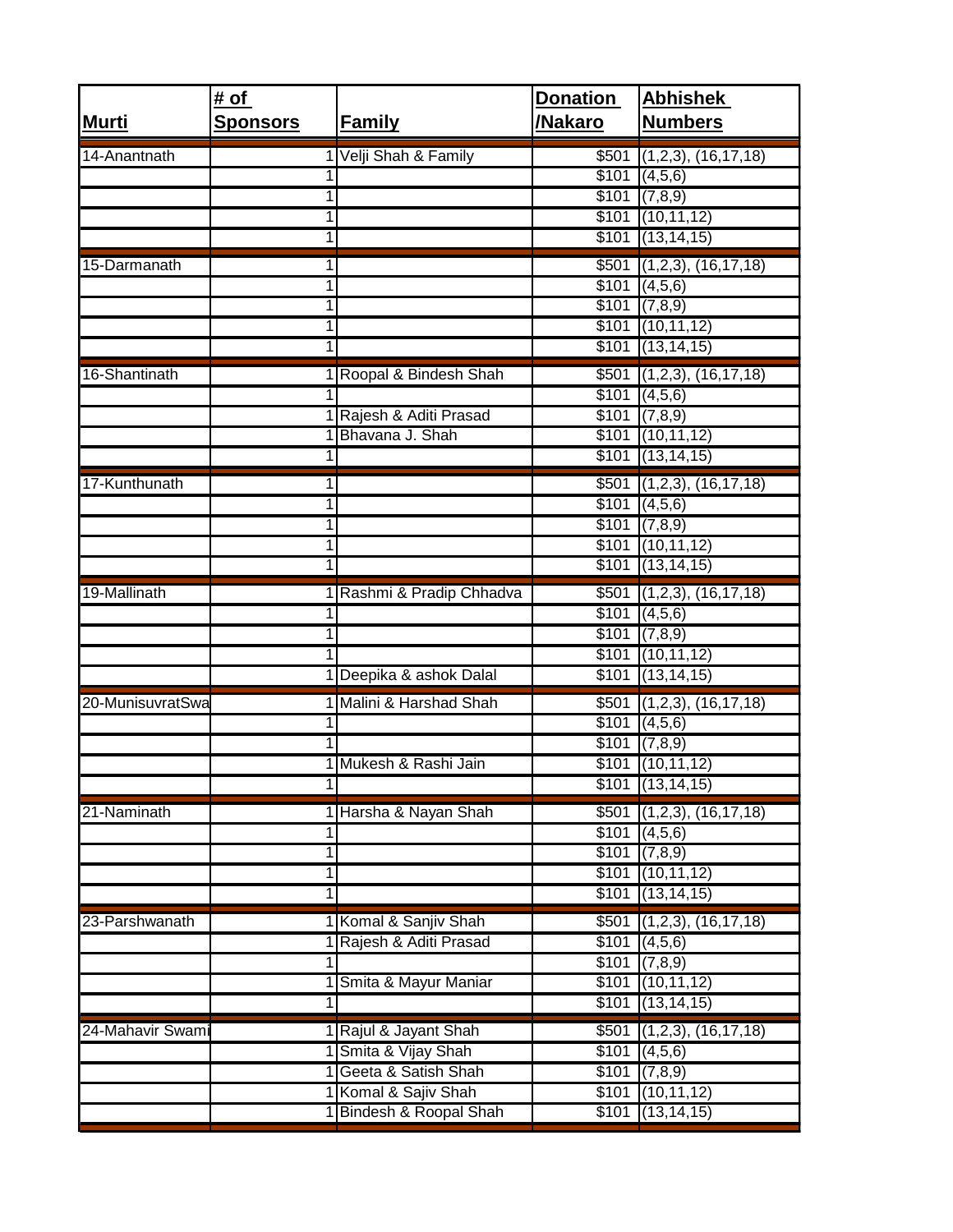| <b>Murti</b>   | # of<br><b>Sponsors</b> | <b>Family</b>                  | <b>Donation</b><br>/Nakaro | <b>Abhishek</b><br><b>Numbers</b> |
|----------------|-------------------------|--------------------------------|----------------------------|-----------------------------------|
| Gautam Swami   |                         |                                | \$501                      | $(1,2,3)$ , $(16,17,18)$          |
|                |                         |                                |                            | \$101   (4,5,6)                   |
|                | 1                       |                                |                            | $$101$ (7,8,9)                    |
|                | 1                       |                                | \$101                      | (10, 11, 12)                      |
|                | 1                       |                                |                            | $$101$ (13,14,15)                 |
| SudharmaSwami  | 1                       |                                |                            | $$501$ (1,2,3), (16,17,18)        |
|                | 1                       |                                |                            | \$101   (4,5,6)                   |
|                | 1                       |                                |                            | \$101   (7,8,9)                   |
|                | 1                       |                                |                            | $$101$ $(10,11,12)$               |
|                |                         |                                |                            | $$101$ (13,14,15)                 |
| axmi Devi      |                         | Smita & rajendra Shah          |                            | $$501$ (1,2,3), (16,17,18)        |
|                |                         | Bhavana Shah                   |                            | \$101   (4,5,6)                   |
|                |                         | 1 Komal & Sanjiv Shah          |                            | \$101   (7,8,9)                   |
|                |                         | 1 Deepika & Ashok Dalal        |                            | \$101   (10, 11, 12)              |
|                |                         | Smita & Vijay Shah             |                            | $$101$ (13,14,15)                 |
| Padmavati Devi |                         | Taru & hemant Thakkar          |                            | $$501$ (1,2,3), (16,17,18)        |
|                |                         | <b>Bhavna Shah</b>             |                            | $$101$ (4,5,6)                    |
|                |                         | 1 Anil Khajanchi               |                            | \$101   (7,8,9)                   |
|                |                         | 1 Dr. Bellure & Purnima        |                            | $$101$ $(10,11,12)$               |
|                |                         | 1 Gitika & Sapan Bafna         |                            | $$101$ $(13,14,15)$               |
| Sarswati devi  |                         | Puja & Bhupendra Vakharia      | \$501                      | (1,2,3), (4,5,6)                  |
|                |                         | 1 Lila & Dinesh Patel          |                            | \$501   (7,8,9)                   |
|                |                         | Bhavna J. Shah                 |                            | $$101$ $(10,11,12)$               |
|                |                         | Lila & Dinesh Patel            | \$101                      | (13, 14, 15)                      |
|                |                         | 1 Puja & Bhupendra Vakharia    |                            | $$101$ $(16,17,18)$               |
| Gantakarna Vir |                         | <b>Bharti &amp; Tarun Shah</b> |                            | $$501$ (1,2,3), (16,17,18)        |
|                |                         | 1 Bhavna J Shah                |                            | \$101   (4,5,6)                   |
|                |                         | Sapan & Gitika Bafna           |                            | \$101   (7,8,9)                   |
|                |                         | 1 Deepika & Ashok Dalal        |                            | $$101$ $(10,11,12)$               |
|                |                         | 1 Komal & Sanjiv Shah          |                            | $$101$ (13,14,15)                 |
| Manibhadra vir |                         | 1 Dipika & Kirit Shah          | \$501                      | $(1,2,3)$ , $(16,17,18)$          |
|                |                         | 1 Bhavna J. Shah               | \$101                      | (4,5,6)                           |
|                |                         | 1 Deepika & Ashok Dalal        |                            | \$101   (7,8,9)                   |
|                |                         | 1 Neelam & Rajnikant Patel     |                            | $$101$ (10,11,12)                 |
|                |                         |                                | \$101                      | (13, 14, 15)                      |
|                |                         |                                |                            |                                   |
|                |                         |                                |                            |                                   |
|                |                         |                                |                            |                                   |
|                |                         |                                |                            |                                   |
|                |                         |                                |                            |                                   |
|                |                         |                                |                            |                                   |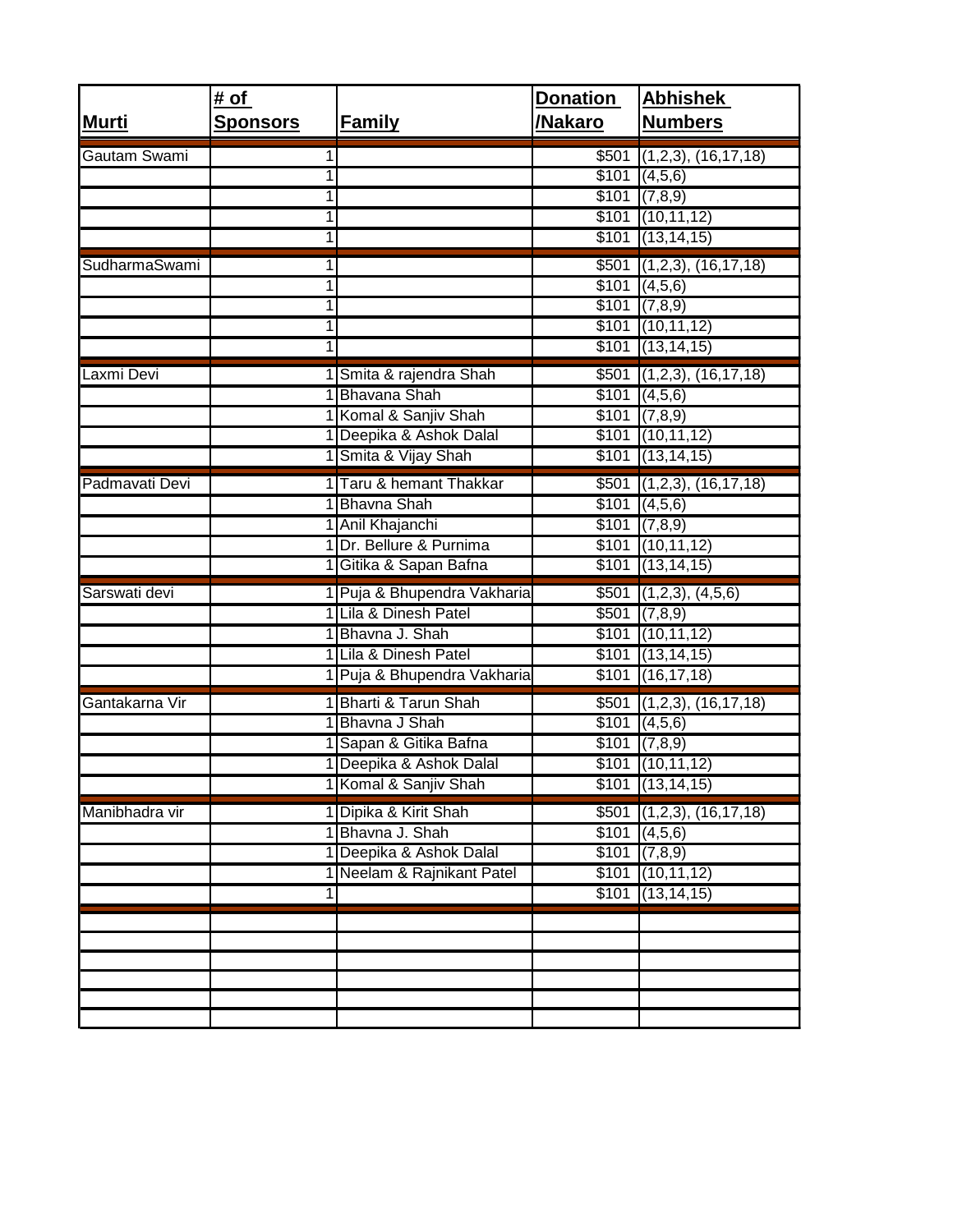## **Digamber Murti Vidhi**

|                          | No. of       |                                  |                    |
|--------------------------|--------------|----------------------------------|--------------------|
| Digamber Murti           |              | <b>Sponsors   Name of Family</b> | \$Donation         |
| Aadinath (Side Big Idol) | 1            | B.T.Shah & Family                | $$2,253 = (751x3)$ |
|                          | 1            | Leena & Girish Mulatani          | \$751              |
|                          | 1            | Satish & Geeta Shah              | \$251              |
|                          | 1            | Pragnesh & Sapana Gandhi         | \$251              |
|                          | 1            | Padmini & Vikas Soni             | \$251              |
| <b>Abhinandan Swamy</b>  | 1            | Dr. Bellure & Poornima Family    | \$501              |
|                          | 1            |                                  | \$101              |
|                          | 1            |                                  | \$101              |
|                          | 1            |                                  | \$101              |
| Padma Prabhu             | 1            | Kirti & Dr. Mudit Jain           | \$501              |
|                          | 1            | Pragnesh & Sapana Gandhi         | \$101              |
|                          | 1            |                                  | \$101              |
|                          | 1            |                                  | \$101              |
| <b>Sheetalnath</b>       | 1            | Sonal & Alay Mehta               | \$501              |
|                          | 1            |                                  | \$101              |
|                          | 1            |                                  | \$101              |
|                          | 1            |                                  | \$101              |
| Shreyansnath             | 1            | Punam & Divyang Mehta            | \$501              |
|                          | 1            |                                  | \$101              |
|                          | 1            |                                  | \$101              |
|                          |              |                                  | \$101              |
| <b>Aranath</b>           | $\mathbf{1}$ | Purvi & Ketan Shah               | \$501              |
|                          | 1            |                                  | \$101              |
|                          | 1            |                                  | \$101              |
|                          | 1            |                                  | \$101              |
| <b>Neminath</b>          | $\mathbf{1}$ | Hansa & Dinesh Dagly             | \$501              |
|                          | $\mathbf{1}$ | Pragnesh & Sapana Gandhi         | \$101              |
|                          | $\mathbf{1}$ |                                  | \$101              |
|                          | 1            |                                  | \$101              |